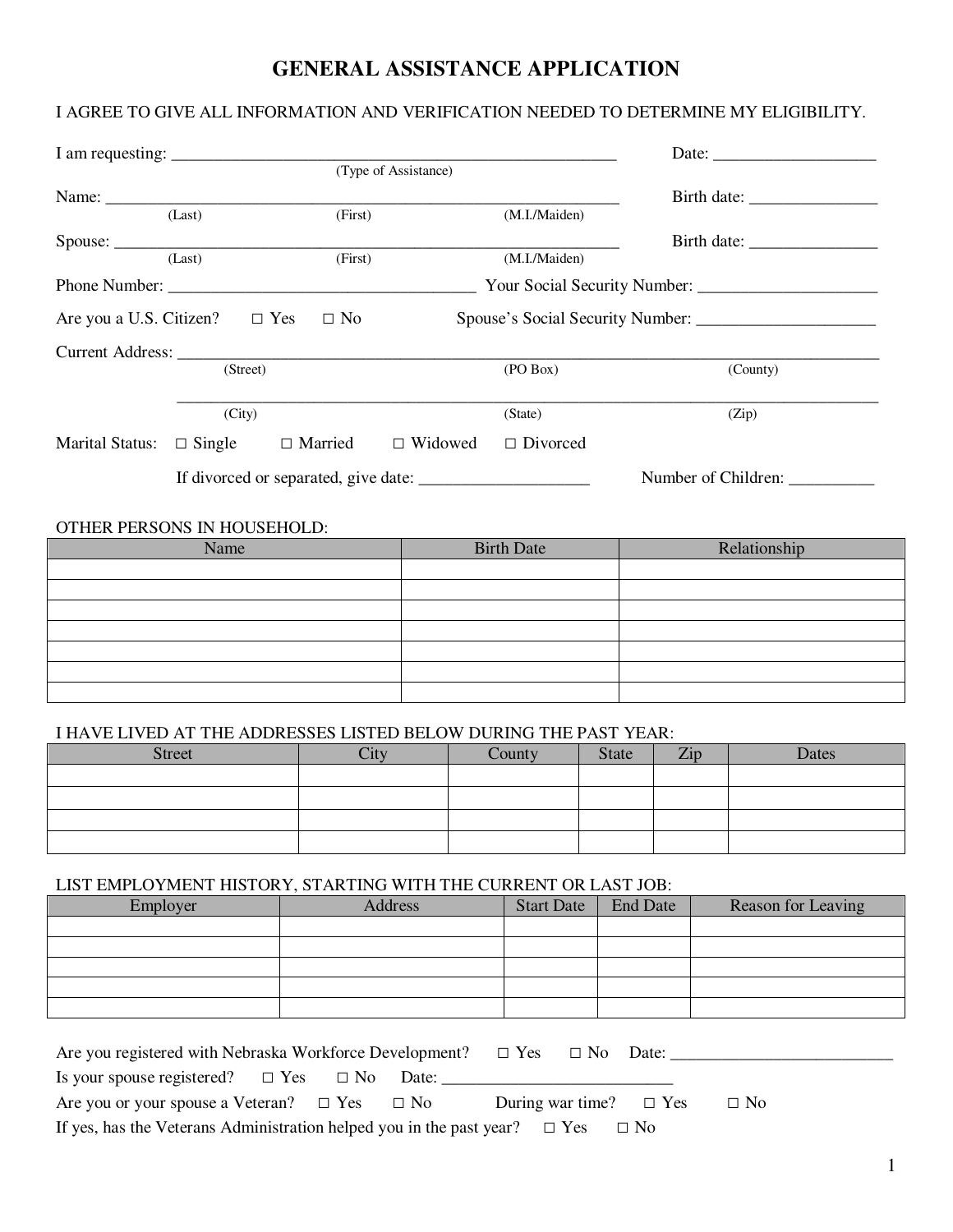#### LIST CONTACTS FOR FIVE (5) PLACES WHERE YOU OR YOUR SPOUSE HAVE SOUGHT EMPLOYMENT:

| <b>Employment Contact</b> | <b>Address</b> | State | Date Applied |
|---------------------------|----------------|-------|--------------|
|                           |                |       |              |
|                           |                |       |              |
|                           |                |       |              |
|                           |                |       |              |
|                           |                |       |              |

#### INCOME: LIST THE MONTHLY AMOUNT OF INCOME YOU OR OTHERS IN YOUR HOUSEHOLD RECEIVE:

| Source                                    | Self | Spouse | Others |
|-------------------------------------------|------|--------|--------|
| Salary / Employment                       | \$   | \$     | \$     |
| Child Support                             |      |        |        |
| Alimony                                   |      |        |        |
| Social Security                           | J    |        |        |
| Supplemental Security Income (SSI)        |      |        |        |
| Retirement Income                         |      |        |        |
| Veteran's Pension                         |      |        |        |
| <b>Union Payments</b>                     |      |        |        |
| <b>Unemployment Compensation</b>          | \$   | J)     |        |
| Worker's Compensation                     |      | Φ      |        |
| <b>Charitable Organizations</b>           |      |        |        |
| Supp. Nutrition Assistance Program (SNAP) |      |        |        |
| Friends                                   | \$   | \$     | \$     |
| <b>Assistance from Veterans</b>           | \$   |        |        |
| Self-Employment                           |      | Φ      |        |
| Vocational Rehabilitation                 |      |        |        |
| Rentals                                   |      |        |        |
| <b>Boarders</b>                           | J)   |        |        |
| Relatives                                 |      |        |        |
| Other (Specify):                          | \$   | \$     | \$     |

Your last paycheck: \_\_\_\_\_\_\_\_\_\_\_\_\_\_\_\_\_\_\_\_\_\_\_\_\_\_\_\_\_\_\_\_\_\_\_\_\_\_\_\_\_\_\_\_\_\_\_\_\_\_\_\_\_\_\_\_\_\_\_\_\_\_\_\_\_\_\_\_\_\_\_\_\_\_\_\_\_\_\_\_\_ (Date) (Amount) (Source) How was it spent? List items and amounts: \_\_\_\_\_\_\_\_\_\_\_\_\_\_\_\_\_\_\_\_\_\_\_\_\_\_\_\_\_\_\_\_\_\_\_\_\_\_\_\_\_\_\_\_\_\_\_\_\_\_\_\_\_\_\_\_\_\_\_\_\_\_\_\_\_\_\_\_\_\_\_\_\_\_\_\_\_\_\_\_\_\_\_\_\_\_\_\_\_\_\_\_\_\_\_\_\_\_ \_\_\_\_\_\_\_\_\_\_\_\_\_\_\_\_\_\_\_\_\_\_\_\_\_\_\_\_\_\_\_\_\_\_\_\_\_\_\_\_\_\_\_\_\_\_\_\_\_\_\_\_\_\_\_\_\_\_\_\_\_\_\_\_\_\_\_\_\_\_\_\_\_\_\_\_\_\_\_\_\_\_\_\_\_\_\_\_\_\_\_\_\_\_\_\_\_\_ \_\_\_\_\_\_\_\_\_\_\_\_\_\_\_\_\_\_\_\_\_\_\_\_\_\_\_\_\_\_\_\_\_\_\_\_\_\_\_\_\_\_\_\_\_\_\_\_\_\_\_\_\_\_\_\_\_\_\_\_\_\_\_\_\_\_\_\_\_\_\_\_\_\_\_\_\_\_\_\_\_\_\_\_\_\_\_\_\_\_\_\_\_\_\_\_\_\_ RESOURCES: I own my own home: □ Yes □ No I own other property: □ Yes □ No I have previously owned a house, farmland, or other property:  $\Box$  Yes  $\Box$  No What happened to it? \_\_\_\_\_\_\_\_\_\_\_\_\_\_\_\_\_\_\_\_\_\_\_\_\_\_\_\_\_\_\_\_\_\_\_\_\_\_\_\_\_\_\_\_\_\_\_\_\_\_\_\_\_\_\_\_\_\_\_\_\_\_\_\_\_\_\_\_\_\_\_\_\_\_\_\_\_\_\_\_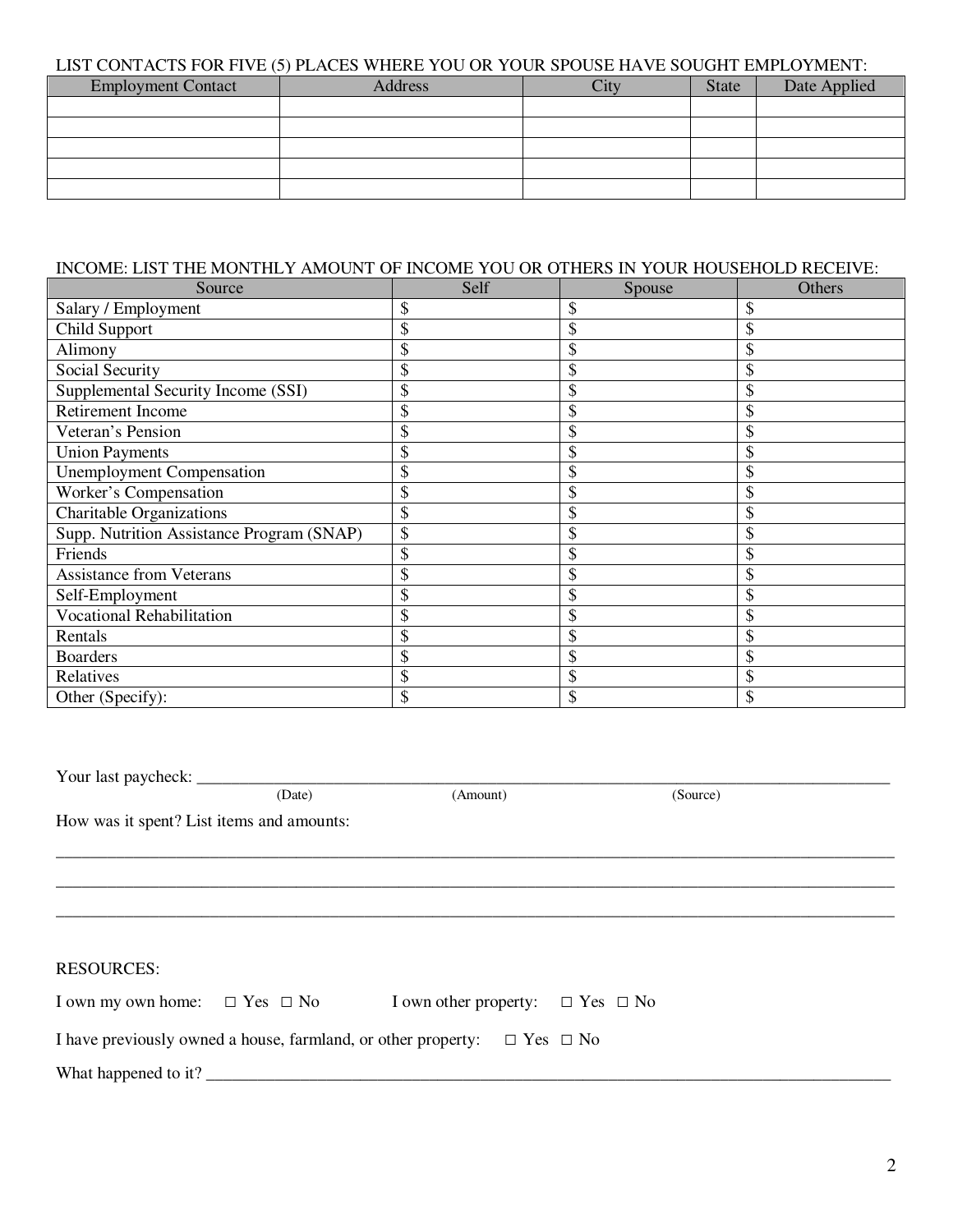### CHECK "YES" OR "NO" FOR EACH ITEM AND LIST ACCOUNT NUMBERS AND AMOUNTS IF APPLICABLE:

| Source                     | Yes | No | Amount |
|----------------------------|-----|----|--------|
| Checking Account #:        |     |    | \$     |
| Savings Account #:         |     |    | \$     |
| Other Accounts (Specify):  |     |    | \$     |
| Cash On-Hand               |     |    | \$     |
| <b>Safety Deposit Box</b>  |     |    | \$     |
| Certificate of Deposit     |     |    | \$     |
| <b>Stocks or Bonds</b>     |     |    | \$     |
| <b>Retirement Account</b>  |     |    | \$     |
| Farm Crops                 |     |    | \$     |
| Life Insurance Policy #:   |     |    |        |
| Does it have a cash value? |     |    | \$     |
| Does it have a loan value? |     |    |        |
| Health Insurance Policy #: |     |    | \$     |
| Name of company:           |     |    |        |

## LIST ALL VEHICLES YOU OWN:

| Make | Model | Year | Value |
|------|-------|------|-------|
|      |       |      |       |
|      |       |      |       |
|      |       |      |       |
|      |       |      |       |

Do you own a mobile home? □ Yes □ No Value: \$\_\_\_\_\_\_\_\_\_\_\_\_\_\_\_

### LIST ALL VEHICLES (INCLUDING BOATS, RVs, ETC.) OWNED BY ANY MEMBERS OF YOUR HOUSEHOLD:

| Make | Model | Year | Value |
|------|-------|------|-------|
|      |       |      |       |
|      |       |      |       |
|      |       |      |       |
|      |       |      |       |

| Have you ever applied for Supplemental Security Income (SSI)? $\Box$ Yes | $\Box$ No                                                                                                |                |
|--------------------------------------------------------------------------|----------------------------------------------------------------------------------------------------------|----------------|
| Have you ever applied for Medicaid? $\square$ Yes $\square$ No           |                                                                                                          |                |
|                                                                          |                                                                                                          |                |
|                                                                          |                                                                                                          |                |
|                                                                          | Do you have any special medical problems that you feel are related to your financial need? $\square$ Yes | $\Box$ No      |
|                                                                          |                                                                                                          |                |
|                                                                          |                                                                                                          |                |
|                                                                          |                                                                                                          |                |
|                                                                          |                                                                                                          |                |
|                                                                          |                                                                                                          |                |
| (Name)                                                                   | (Address)                                                                                                | (Phone Number) |
|                                                                          |                                                                                                          |                |
|                                                                          | (Address)<br>(Landlord's Name)                                                                           | (Phone Number) |

Monthly rental amount: \$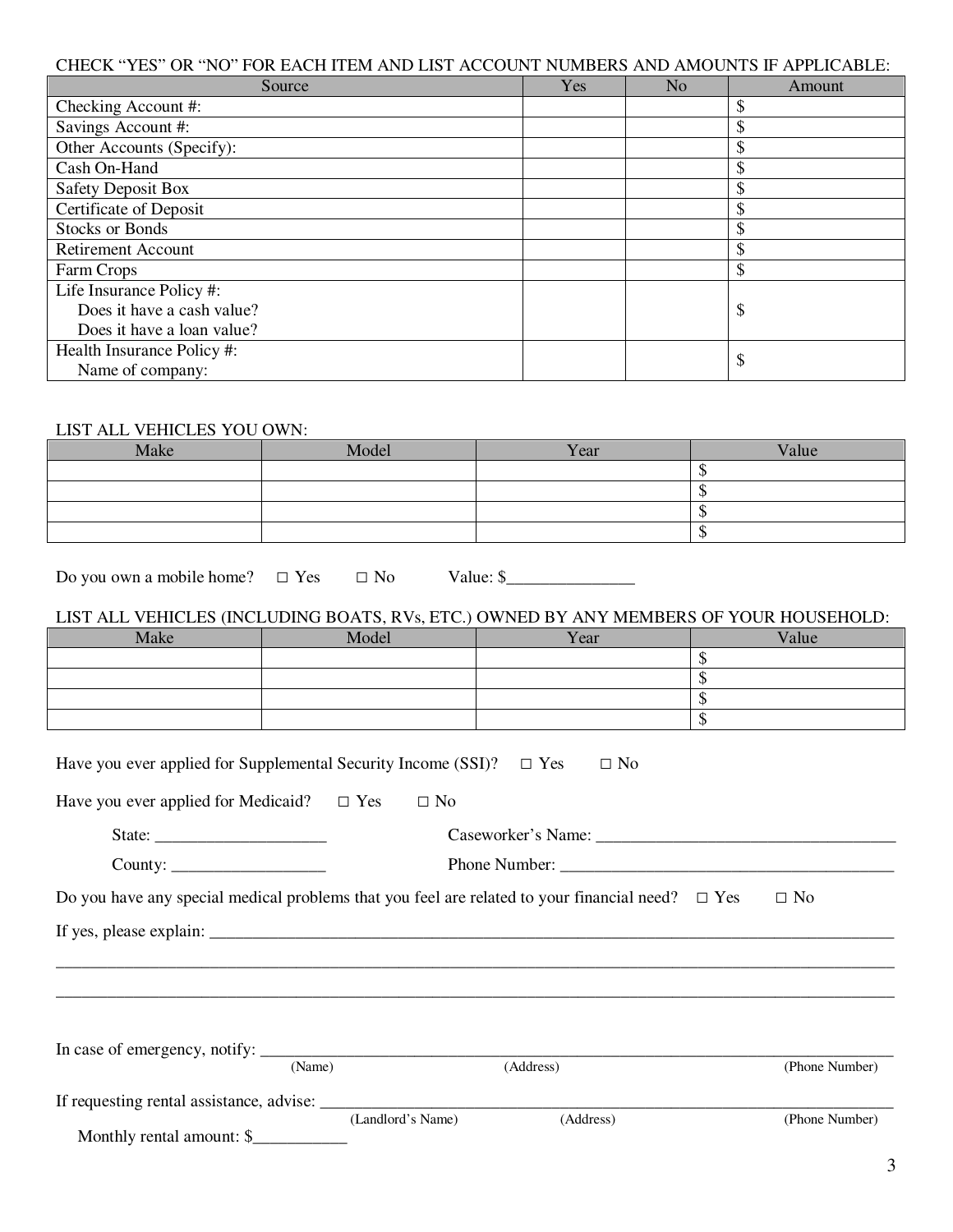AMOUNT OF FINANCIAL ASSISTANCE YOU ARE REQUESTING AND FOR WHAT SPECIFIC PURPOSES:

Eg. Water bill: \$45; and rent: \$250. Total: \$295.

 $\overline{a}$ 

 $\overline{a}$ 

 $\overline{a}$ 

 $\overline{a}$ 

## ANY ADDITIONAL INFORMATION THAT YOU FEEL MAY BE RELEVANT: